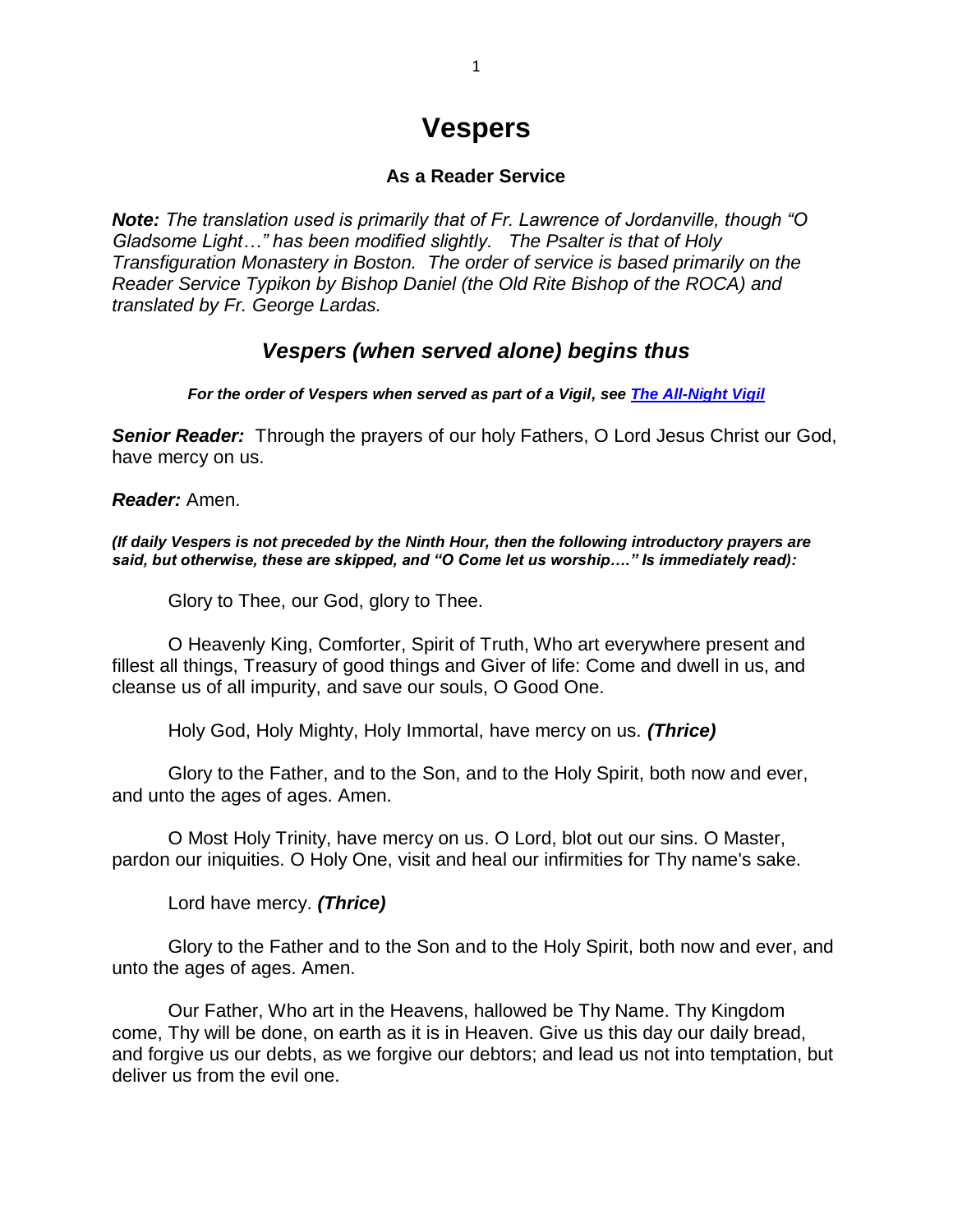**Senior Reader:** O Lord, Jesus Christ, Son of God, have mercy on us.

#### *Reader:* Amen. Lord have mercy. *Twelve Times*

Glory to the Father and to the Son and to the Holy Spirit, both now and ever, and unto the ages of ages. Amen.

O come, let us worship God our King.

O come, let us worship and fall down before Christ our King and God.

O come, let us worship and fall down before Christ Himself, our King and God.

## **Psalm 103**

Bless the Lord, O my soul; O Lord my God, Thou hast been magnified exceedingly. Confession and majesty hast Thou put on, Who coverest Thyself with light as with a garment, Who stretchest out the heaven as it were a curtain; Who supporteth His chambers in the waters, Who appointeth the clouds for His ascent, Who walketh upon the wings of the winds, Who maketh His angels spirits, and His ministers a flame of fire, Who establisheth the earth in the sureness thereof; it shall not be turned back for ever and ever. The abyss like a garment is His mantle; upon the mountains shall the waters stand. At Thy rebuke they will flee, at the voice of Thy thunder shall they be afraid. The mountains rise up and the plains sink down, unto the place where Thou hast established them. Thou appointedst a bound that they shall not pass, neither return to cover the earth. He sendeth forth springs in the valleys; between the mountains will the waters run. They shall give drink to all the beasts of the field; the wild asses will wait to quench their thirst. Beside them will the birds of the heaven lodge, from the midst of the rocks will they give voice. He watereth the mountains from His chambers; the earth shall be satisfied with the fruit of Thy works. He causeth the grass to grow for the cattle, and green herb for the service of men, To bring forth bread out of the earth; and wine maketh glad the heart of man. To make his face cheerful with oil; and bread strengtheneth man's heart. The trees of the plain shall be satisfied, the cedars of Lebanon, which Thou hast planted. There will the sparrows make their nests; the house of the heron is chief among them. The high mountains are a refuge for the harts, and so is the rock for the hares. He hath made the moon for seasons; the sun knoweth his going down. Thou appointedst the darkness, and there was the night, wherein all the beasts of the forest will go abroad. Young lions roaring after their prey, and seeking their food from God. The sun ariseth, and they are gathered together, and they lay them down in their dens. But man shall go forth unto his work, and to his labor until the evening. How magnified are Thy works, O Lord! In wisdom hast Thou made them all; the earth is filled with Thy creation. So is this great and spacious sea, therein are things creeping innumerable, small living creatures with the great. There go the ships; there this dragon, whom Thou hast made to play therein. All things wait on Thee, to give them their food in due season; when Thou givest it them, they will gather it. When Thou openest Thy hand, all things shall be filled with goodness; when Thou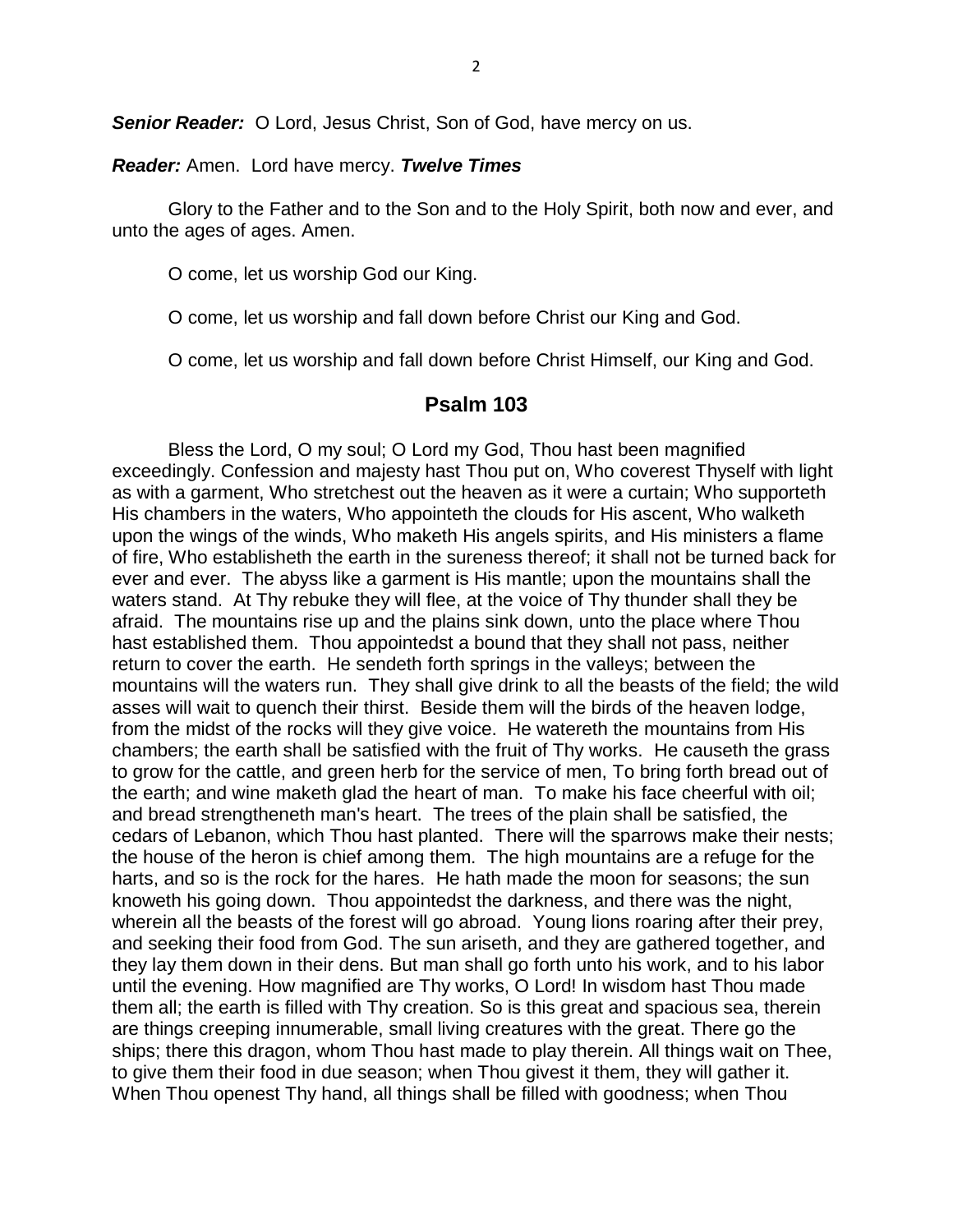turnest away Thy face, they shall be troubled. Thou wilt take their spirit, and they shall cease; and unto their dust shall they return. Thou wilt send forth Thy Spirit, and they shall be created; and Thou shalt renew the face of the earth. Let the glory of the Lord be unto the ages; the Lord will rejoice in His works. Who looketh on the earth and maketh it tremble, Who toucheth the mountains and they smoke. I will sing unto the Lord throughout my life, I will chant to my God for as long as I have my being. May my words be sweet unto Him, and I will rejoice in the Lord. O that sinners would cease from the earth, and they that work iniquity, that they should be no more. Bless the Lord, O my soul.

 The sun knoweth his going down, Thou appointedst the darkness, and there was the night. How magnified are Thy works, O Lord! In wisdom hast Thou made them all.

Glory to the Father and to the Son and to the Holy Spirit, both now and ever, and unto the ages of ages. Amen.

Alleluia, alleluia, alleluia. Glory to Thee, O God. *Thrice.*

*Choir:* Lord, have mercy. *Twelve Times*

*Senior Reader:* Glory to the Father and to the Son and to the Holy Spirit, both now and ever, and unto the ages of ages.

#### *Choir:* Amen.

 *If it is a Monday through Friday evening, and a simple service, the appointed kathisma is read (on Sunday evenings no kathisma), unless it is a weekday and there was a vigil the night before, in which case the kathisma is omitted, and we immediately go to "Lord, I have cried."*

 *If there is a polyeleos, we sing the selected verses of the first stasis of the first kathisma, i.e., "Blessed is the man." If there is a vigil, we sing either the first stasis of the first kathisma, or the select verse found below. If it is a feast of the Lord and it falls on a Monday, we chant only the first stasis of the first kathisma or the selected verses. If a feast of the Lord falls on a Tuesday through Saturday, there is no kathisma, and we immediately sing "Lord, I have cried."*

 *If it is a Sunday vigil (Saturday evening), we sing the first stasis of the first kathisma and the other two stases are read. If a feast of vigil rank coincides with the Sunday vigil, we still follow the normal Sunday order. However, according to current Russian parish practice, only the selected verses are sung on Saturday evenings.*

*Choir:* Blessed is the man that hath not walked in the counsel of the ungodly. Alleluia, alleluia, alleluia.

For the Lord knoweth the way of the righteous, and the way of the ungodly shall perish. Alleluia, alleluia, alleluia.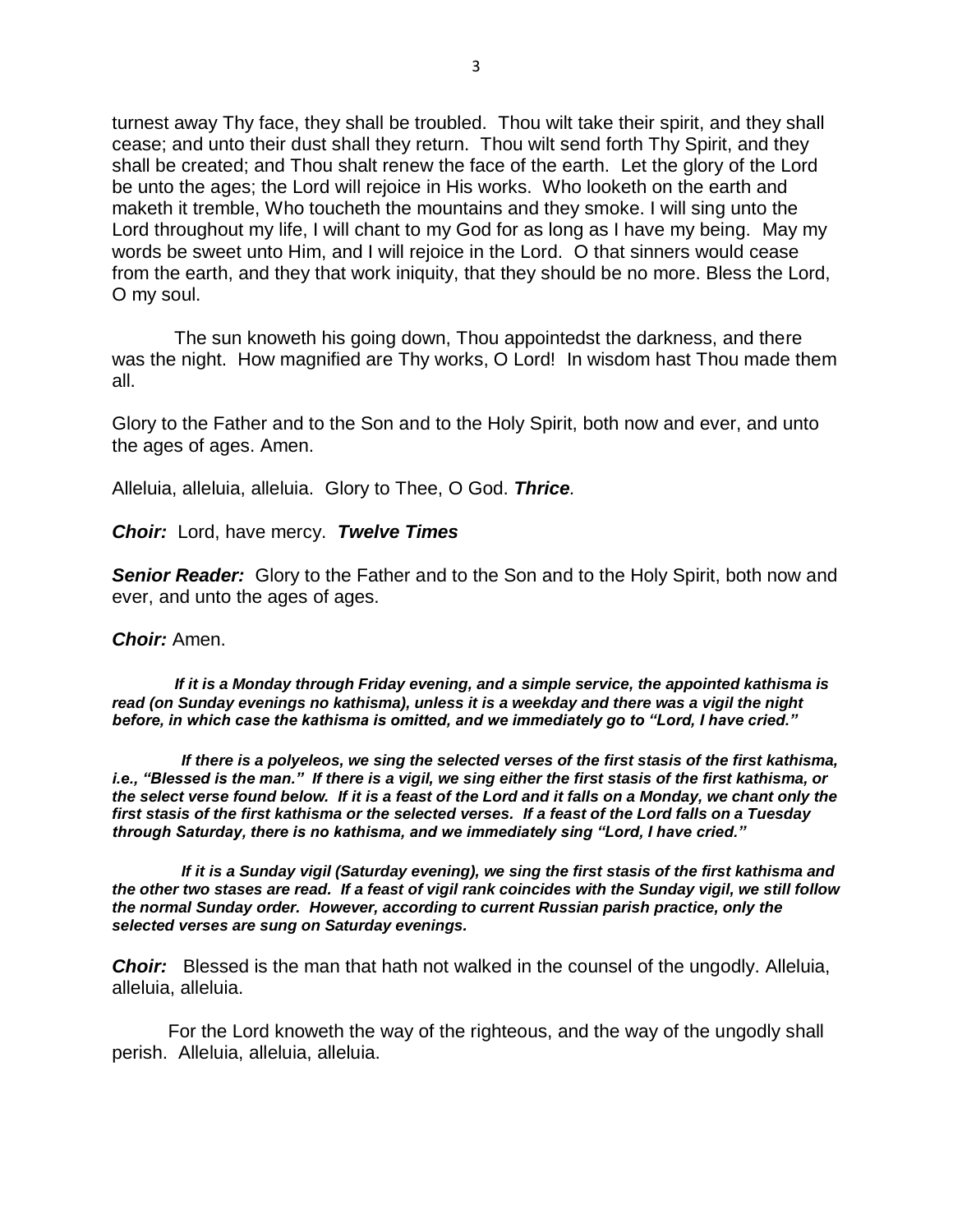Serve ye the Lord with fear, and rejoice in Him with trembling. Alleluia, alleluia, alleluia.

Blessed are all that have put their trust in Him. Alleluia, alleluia, alleluia.

Arise, O Lord, save me, O my God. Alleluia, alleluia, alleluia.

Salvation is of the Lord, and Thy blessing is upon Thy people. Alleluia, alleluia, alleluia.

Glory to the Father, and to the Son, and to the Holy Spirit, both now and ever, and unto ages of ages. Amen. Alleluia, alleluia, alleluia.

Alleluia, alleluia, alleluia. Glory to Thee, O God. *Thrice*

*Choir:* Lord, have mercy. *Thrice*

*Senior Reader:* Glory to the Father and to the Son and to the Holy Spirit, both now and ever, and unto the ages of ages.

*Choir:* Amen.

 *And, regardless of the rank of the service, we sing "Lord, I have cried" in the tone of the first sticheron appointed*

*Reader:* In the \_\_\_ Tone: Lord, I have cried unto Thee, hearken unto me.

*Choir:* Lord, I have cried unto Thee, hearken unto me. \* Hearken unto me, O Lord. \* Lord, I have cried unto Thee, hearken unto me; \* attend to the voice of my supplication, \* when I cry unto Thee. \* Hearken unto me, O Lord.

Let my prayer be set forth  $*$  as incense before Thee,  $*$  the lifting up of my hands \* as an evening sacrifice. \* Hearken unto me, O Lord.

 *And the rest of the verses are read (they can be sung at a vigil) down to the beginning of the stichoi, i.e. the point at which the stichera are inserted.*

Set, O Lord, a watch before my mouth, and a door of enclosure round about my lips.

Incline not my heart unto words of evil, to make excuse with excuses in sins.

With men that work iniquity; and I will not join with their chosen.

 The righteous man will chasten me with mercy and reprove me; as for the oil of the sinner, let it not anoint my head.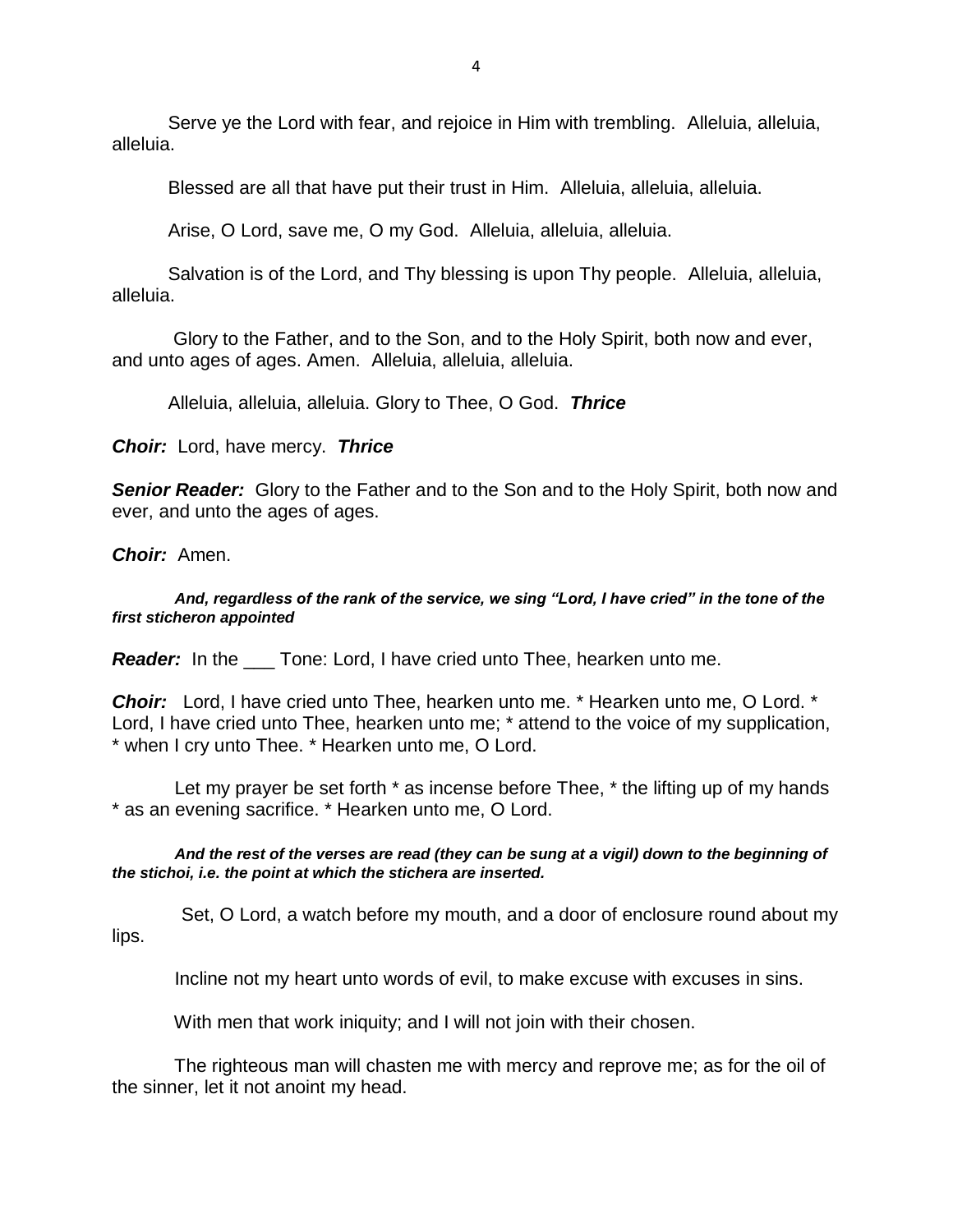For yet more is my prayer in the presence of their pleasures; swallowed up near by the rock have their judges been.

 They shall hear my words, for they be sweetened; as a clod of earth is broken upon the earth, so have their bones been scattered nigh unto hades.

 For unto Thee, O Lord, O Lord, are mine eyes, in Thee have I hoped; take not my soul away.

 Keep me from the snare which they have laid for me, and from the stumblingblocks of them that work iniquity.

The sinners shall fall into their own net; I am alone until I pass by.

 With my voice unto the Lord have I cried, with my voice unto the Lord have I made supplication.

 I will pour out before Him my supplication, mine affliction before Him will I declare.

When my spirit was fainting within me, then Thou knewest my paths.

In this way wherein I have walked they hid for me a snare.

I looked upon my right hand, and beheld, and there was none that did know me.

Flight hath failed me, and there is none that watcheth out for my soul.

 I have cried unto Thee, O Lord; I said: Thou art my hope, my portion art Thou in the land of the living.

Attend unto my supplication, for I am brought very low.

Deliver me from them that persecute me, for they are stronger than I.

## *If there are 10 stichera (Saturday evenings and Liturgies of the Presanctified):*

*Reader: (10)* Bring my soul out of prison: *Choir:* that I may confess Thy name. *And then is sung the first stichera, and likewise are sung the rest of the stichoi.*

 *(9)* The righteous shall wait patiently for me \* until Thou shalt reward me.

## *If there are 8 stichera (services of vigil or polyeleos rank):*

**(8)** Out of the depths have I cried unto Thee, O Lord; \* O Lord, hear my voice.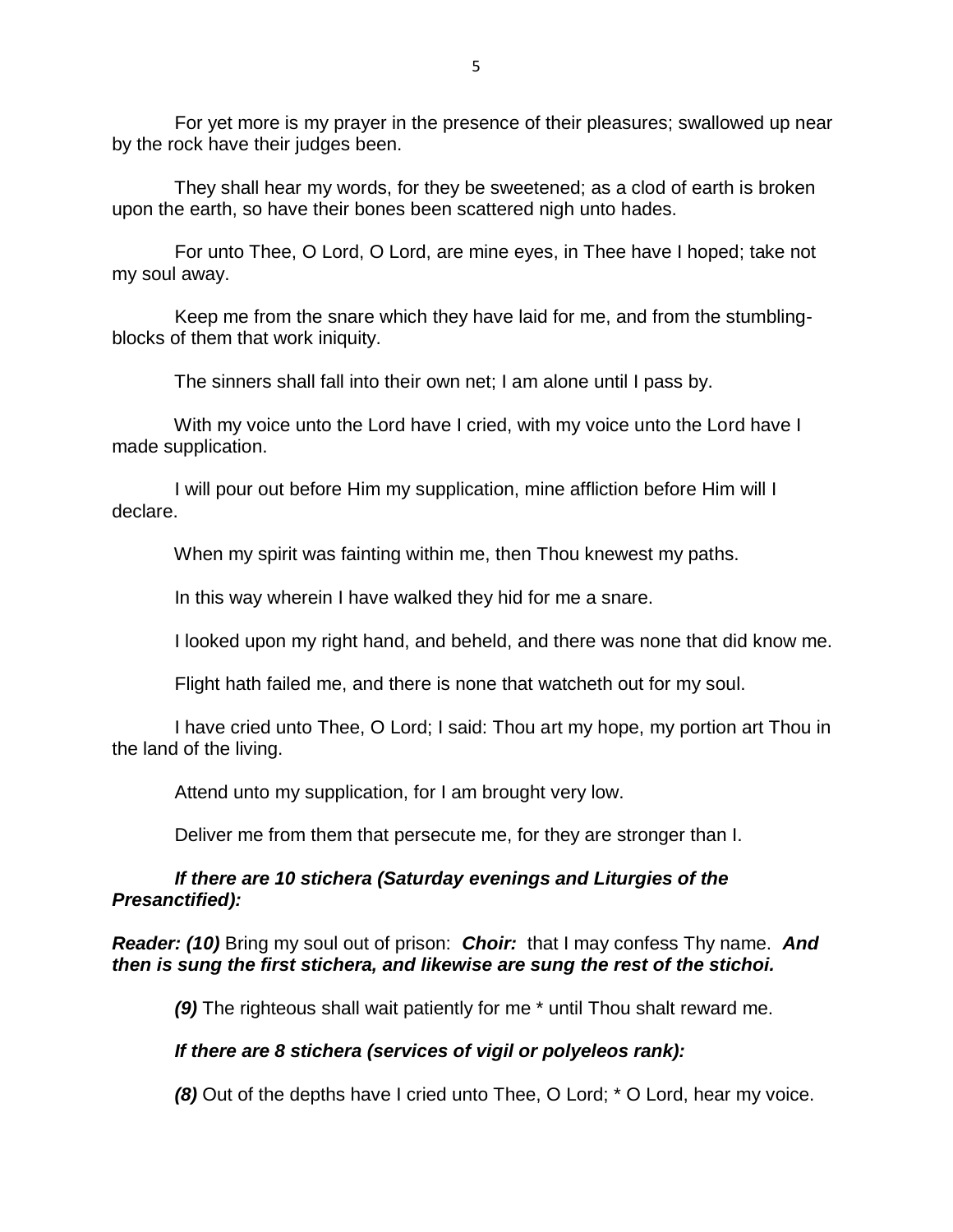*(7)* Let Thine ears be attentive \* to the voice of my supplication.

## *If there are 6 stichera (all services of doxology rank, and all simple services, i.e., 6 stichera from the Menaion, or 3 from the Octoechos and 3 from the Menaion):*

 *(6)* If Thou shouldest mark iniquities, O Lord, O Lord, who shall stand? \* For with Thee there is forgiveness.

 *(5)* For Thy name's sake have I patiently waited for Thee, O Lord; my soul hath patiently waited for Thy word, \* my soul hath hoped in the Lord.

## *If there are 4 stichera (only at Small Vespers):*

 *(4)* From the morning watch until night, from the morning watch \* let Israel hope in the Lord.

 *(3)* For with the Lord there is mercy, and with Him is plenteous redemption; \* and He shall redeem Israel out of all his iniquities.

*(2)* O praise the Lord, all ye nations; \* praise Him, all ye peoples.

 *(1)* For He hath made His mercy to prevail over us, \* and the truth of the Lord abideth forever.

Glory to the Father, and to the Son, and to the Holy Spirit.

 *Sticheron (Doxasticon) from the Menaion, if there is one. If there is a feast of the Lord or of the Theotokos: "Glory… Both now…" and the Theotokion of the feast.*

Both now and ever, and unto the ages of ages. Amen.

 *And the Theotokion. If it is a Saturday evening, we sing the Dogmaticon of the Sunday tone. If it be a Sunday through Thursday evening, we sing the Theotokion provided in the Menaion service, if there is one. If not, we sing the proper Theotokion from the back of the Menaion, depending of the rank of the service (i.e., either the Dogmaticon of the tone or the lesser Theotokion of the tone). If it is a Tuesday or Thursday evening and a simple service, we sing the Stavrotheotokion provided in the Menaion service of the day, or from the Octoechos. If it is a Friday evening, we sing the Dogmaticon of the tone of the week.*

## *Senior Reader:* O Gladsome Light.

*Choir:* O Gladsome Light of the holy glory of the immortal, heavenly, holy, blessed Father, O Jesus Christ: Having come to the setting of the sun, having beheld the evening light, we praise the Father, the Son, and the Holy Spirit: God. Meet it is for Thee at all times to be praised with reverent voices, O Son of God, Giver of life. Wherefore, the world doth glorify Thee.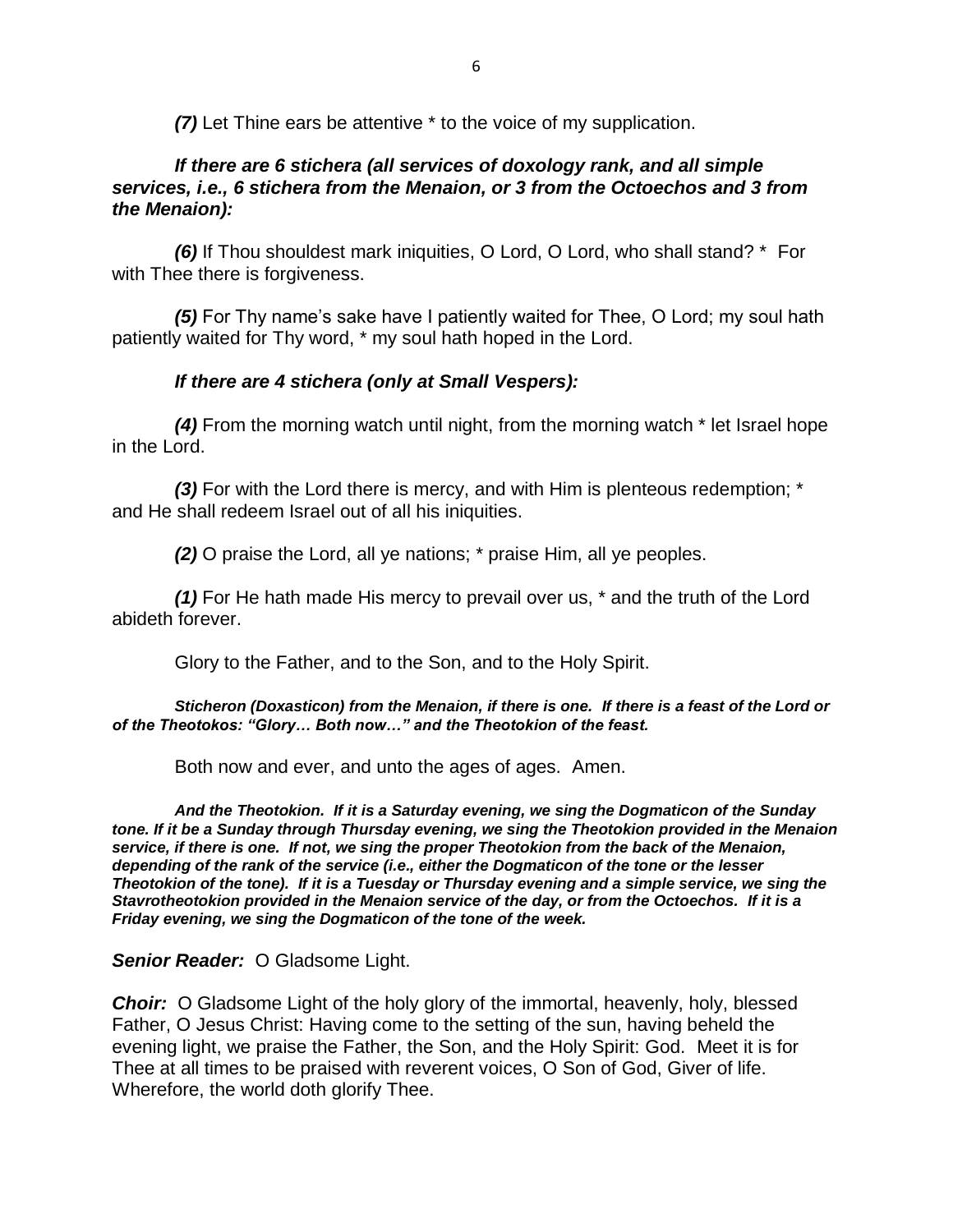7

*(If it is a simple service, the Vesper Hymn may be read)*

*Reader:* The Prokimenon in the \_\_\_Tone.

## *THE DAILY PROKIMENA*

#### *On Saturday evening, the Sixth Tone:*

The Lord is King, He is clothed with majesty.

**Stichos 1:** The Lord is clothed with strength and He hath girt Himself.

*Stichos 2:* For He established the world which shall not be shaken.

*Stichos 3:* Holiness becometh Thy house, O Lord, unto length of days.

#### *On Sunday evening, the Eighth Tone:*

Behold now, bless ye the Lord, all ye servants of the Lord.

**Stichos:** Ye that stand in the house of the Lord, in the courts of the house of our God.

#### *On Monday evening, the Fourth Tone:*

The Lord will hearken unto me when I cry unto Him.

**Stichos:** When I called upon Thee, O God of my righteousness, Thou didst hearken unto me.

#### *On Tuesday evening, the First Tone:*

Thy mercy, O Lord, shall pursue me all the days of my life.

*Stichos:* The Lord is my shepherd, and I shall not want. In a place of green pasture, there hath He made me to dwell.

#### *On Wednesday evening, the Fifth Tone:*

O God, in Thy name save me, and in Thy strength do Thou judge me.

*Stichos:* O God, hearken unto my prayer, give ear unto the words of my mouth.

#### *On Thursday evening, the Sixth Tone:*

My help cometh from the Lord, Who hath made heaven and the earth.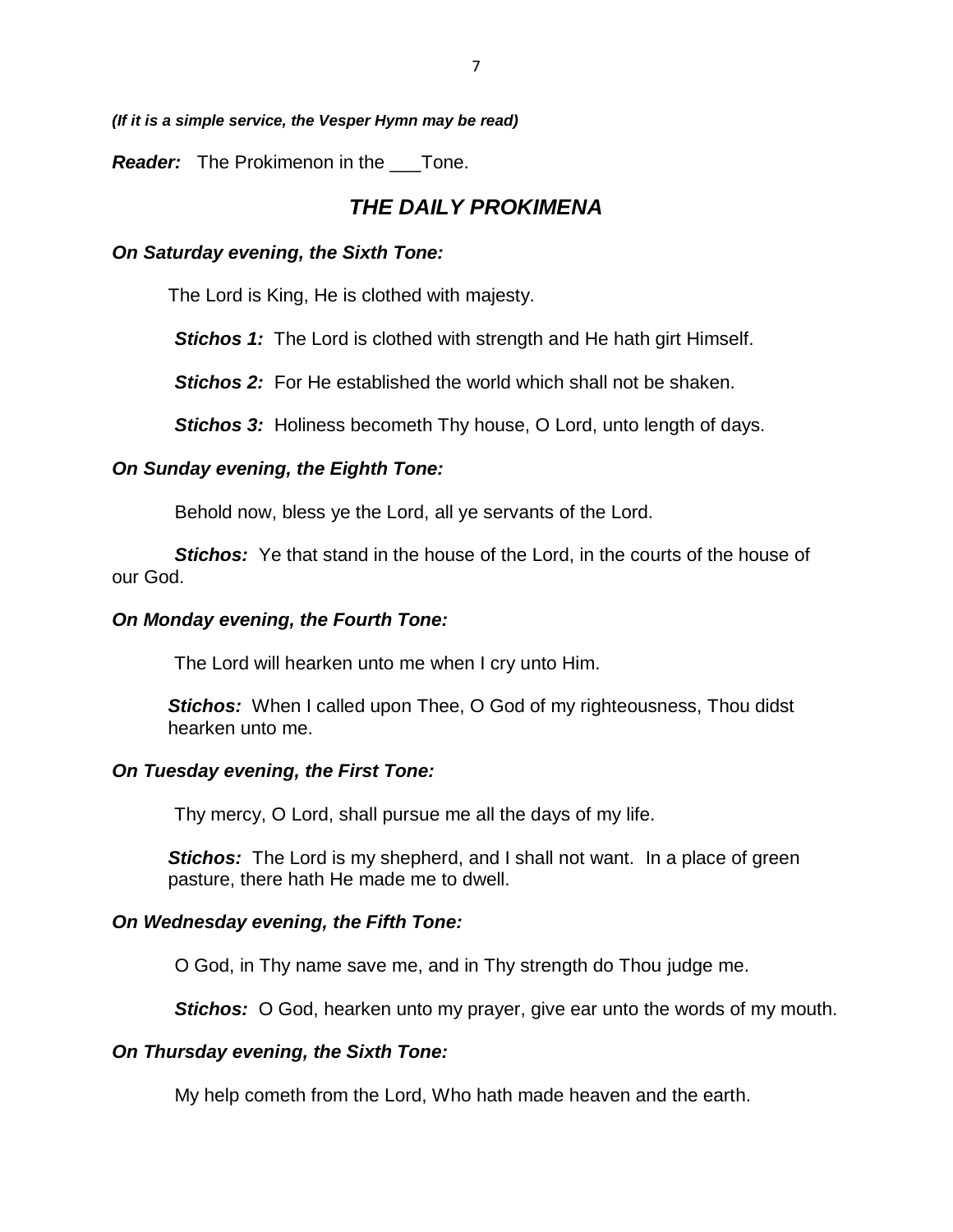*Stichos:* I have lifted up mine eyes to the Mountains, from whence cometh my help.

#### *On Friday evening, the Seventh Tone:*

O God, my helper art Thou, and Thy mercy shall go before me.

*Stichos:* Rescue me from mine enemies, O God, and from them that rise up against me redeem me.

#### *If there are Scriptural readings appointed for a feast:*

*Reader:* The Reading is from\_\_\_\_\_\_\_\_\_\_\_.

*If there is a vigil or polyeleos, and on September 1 and 13, in place of the Augmented Ektenia (which would be said, were a priest serving), the Senior Reader says "Lord, have mercy," Forty times, followed by "Glory… Both now…". But if it is a simple service, "Vouchsafe, O Lord" is read immediately after the Prokimenon.*

*Reader:* Vouchsafe, O Lord, to keep us this evening without sin. Blessed art Thou, O Lord, the God of our fathers, and praised and glorified is Thy name unto the ages. Amen.

 Let Thy mercy, O Lord, be upon us, according as we have hoped in Thee. Blessed art Thou, O Lord, teach me Thy statutes. Blessed art Thou, O Master, give me understanding of Thy statutes. Blessed art Thou, O Holy One, enlighten me by Thy statutes.

 O Lord, Thy mercy endureth forever; disdain not the work of Thy hands. To Thee is due praise, to Thee is due a song, to Thee glory is due, to the Father, and to the Son, and to the Holy Spirit, now and ever, and unto the ages of ages. Amen.

*Choir:* Lord, have mercy. *Twelve Times*

*Senior Reader:* Glory to the Father, and to the Son, and to the Holy Spirit, both now and ever, and unto the ages of ages.

*Choir:* Amen.

*[If there is a Litia: sing the stichera for the Litia as appointed; Instead of "O Lord, save Thy people…" "Lord, have mercy." Forty times, Thirty times, and Fifty times, "Glory… Both now…" and then the Aposticha]*

*Then we sing the Aposticha. If it is simple service, we sing the Aposticha from the Octoechos, or during Great Lent from the Triodion, with the following stichoi:*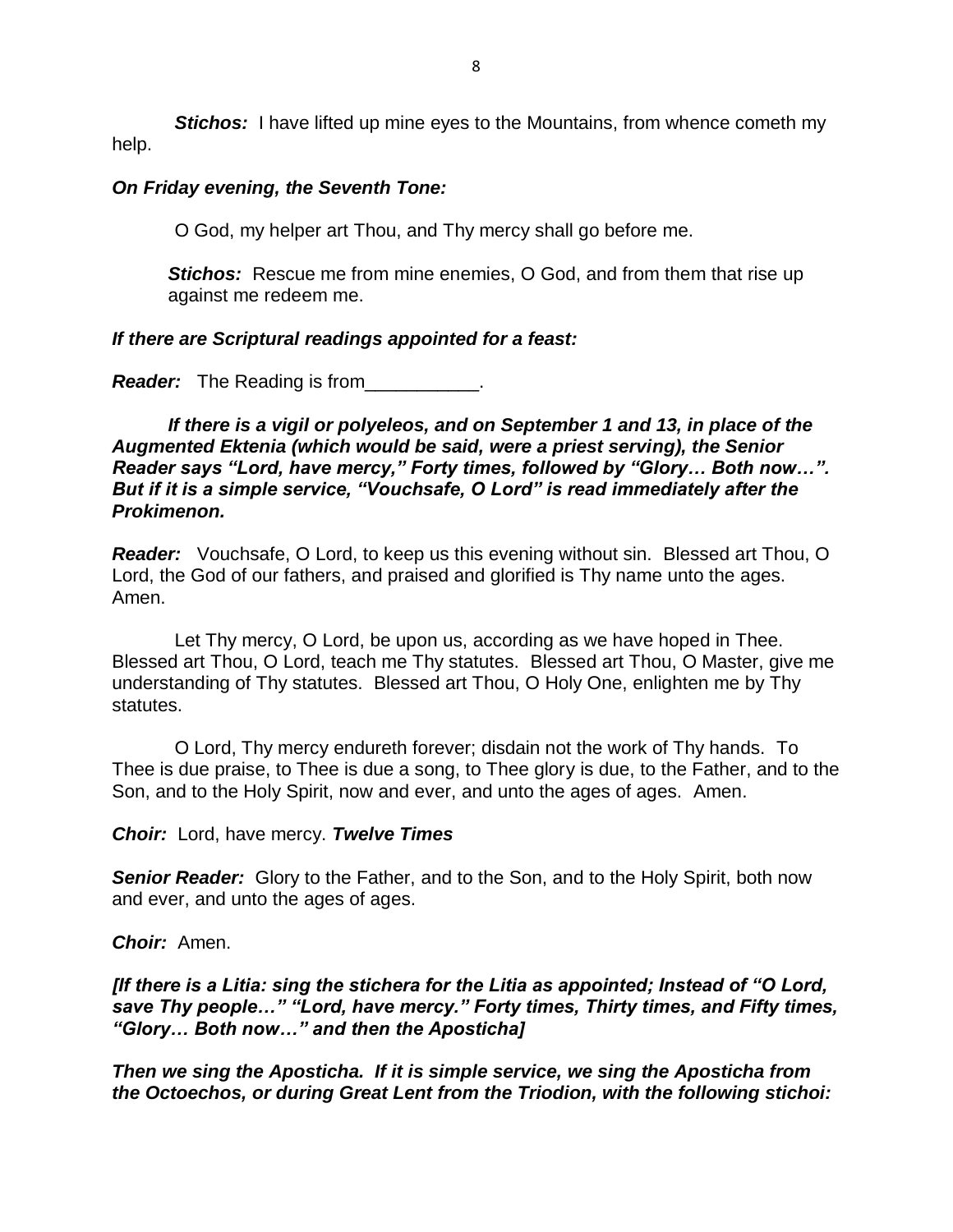*Stichos 1:* Unto Thee have I lifted up mine eyes, unto Thee that dwellest in heaven. Behold, as the eyes of servants look unto the hands of their masters, as the eyes of the handmaid look unto the hands of her mistress, so do our eyes look unto the Lord our God, \* until He take pity on us.

**Stichos 2:** Have mercy on us, O Lord, have mercy on us, for greatly are we filled with abasement. Greatly hath our soul been filled therewith; let reproach come upon them that prosper, \* and abasement on the proud.

## *If it is a Saturday evening, we sing the Aposticha of the Resurrection, with these stichoi:*

*Stichos 1:* The Lord is King, \* He is clothed with majesty.

*Stichos 2:* For He established the world \* which shall not be shaken.

**Stichos 3:** Holiness becometh Thy house, O Lord, \* unto length of days.

*If there is a polyeleos (other than Saturday evening), we sing the Aposticha of the saint from the Menaion, with its stichoi. If the service is a great feast of the Lord, we sing the Aposticha appointed for the feast with its stichoi, no matter what day it falls on.*

*Then, regardless of the rank of service, after the Aposticha, the prayer of St. Symeon:*

*Reader [or the Choir]:* Now lettest Thou Thy servant depart in peace, O Master, according to Thy word, for mine eyes have seen Thy salvation, which Thou hast prepared before the face of all peoples; a light of revelation for the Gentiles, and the glory of Thy people Israel.

*Reader:* Holy God, Holy Mighty, Holy Immortal, have mercy on us. *(Thrice)*

Glory to the Father, and to the Son, and to the Holy Spirit, both now and ever, and unto the ages of ages. Amen.

O Most Holy Trinity, have mercy on us. O Lord, blot out our sins. O Master, pardon our iniquities. O Holy One, visit and heal our infirmities for Thy name's sake.

Lord have mercy. *(Thrice)*

Glory to the Father and to the Son and to the Holy Spirit, both now and ever, and unto the ages of ages. Amen.

Our Father, Who art in the Heavens, hallowed be Thy Name. Thy Kingdom come, Thy will be done, on earth as it is in Heaven. Give us this day our daily bread,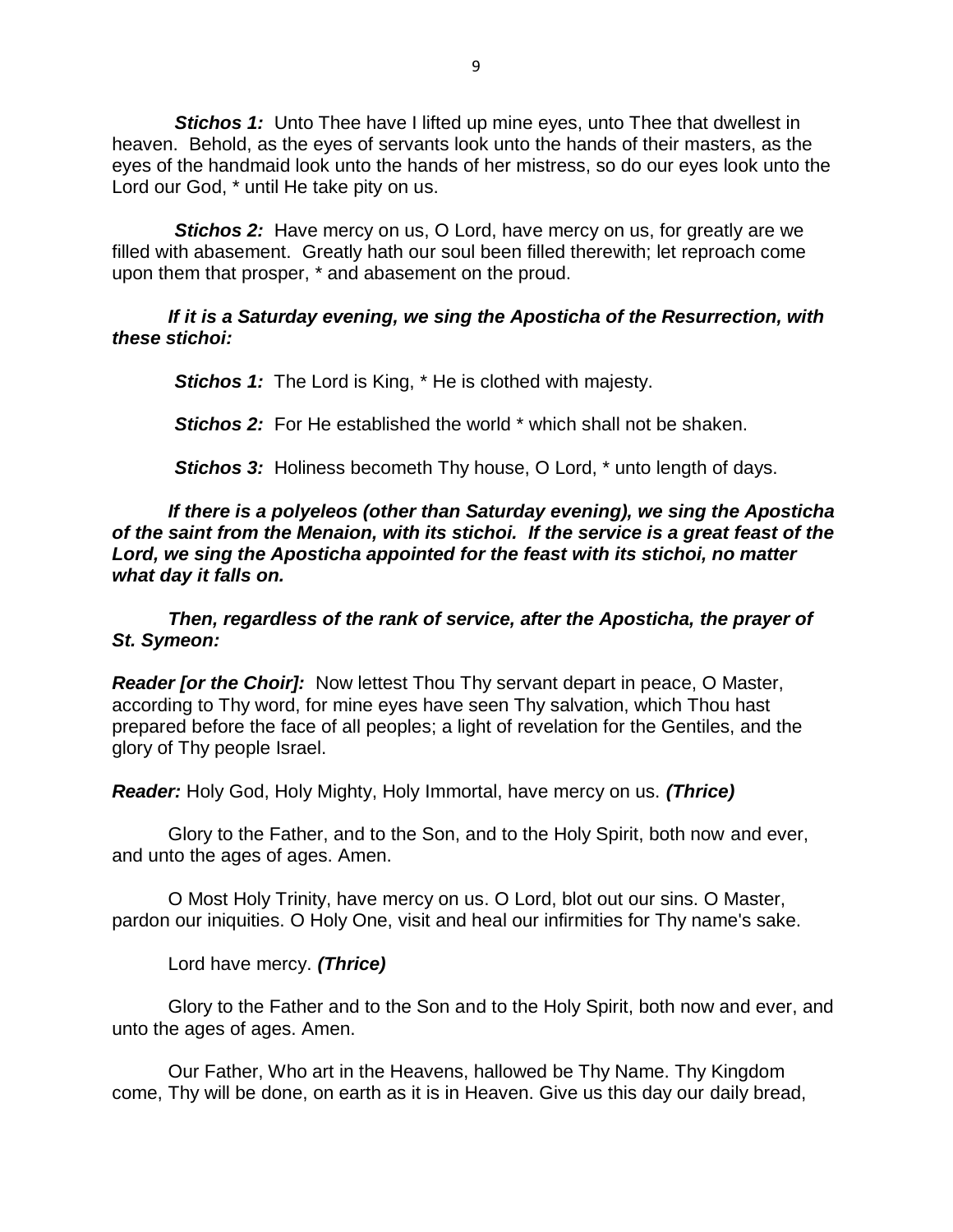and forgive us our debts, as we forgive our debtors; and lead us not into temptation, but deliver us from the evil one.

**Senior Reader:** O Lord, Jesus Christ, Son of God, have mercy on us.

## *Choir:* Amen. *Then we sing the Dismissal Troparion (or Troparia).*

*If it is a simple service, we sing the troparion from the Menaion once; "Glory… Both now…" and the Theotokion from the lesser Theotokia in the back of the Menaion, in the same tone as the troparion. Then the dismissal. But if it is one of the twelve feasts, we sing the dismissal troparion thrice. [The Order of](http://www.kronstadt.org/)  [Divine Services](http://www.kronstadt.org/) gives further instructions on the order of the Troparia when a Vigil is appointed, but Vespers is served separately from Matins.*

## **The Dismissal**

*Choir:* Establish, O God, the holy Orthodox Faith of Orthodox Christians unto the ages of ages.

More honorable than the Cherubim, and beyond compare more glorious than the Seraphim; who without corruption gavest birth to God the Word, the very Theotokos, thee do we magnify.

Glory to the Father, and to the Son, and to the Holy Spirit, both now and ever, and unto the ages of ages. Amen.

Lord have mercy. *(Thrice)*

O Lord, Bless.

## *Senior Reader (Facing the East, rather than facing the people):*

*If it be Sunday:* Thou that didst rise from the dead, O Lord Jesus Christ, Son of God, for the sake of the prayers of Thy most pure Mother, of our holy and God-bearing fathers, of \_\_\_\_\_ *(The Patron of the Temple )*, of \_\_\_\_\_ *(saints of the day)*, and all the saints, have mercy on us and save us, for Thou art good and the Lover of mankind.

*If not:* O Lord Jesus Christ, Son of God, for the sake of the prayers of Thy most pure Mother, of our holy and God-bearing fathers, of \_\_\_\_\_ *(The Patron of the Temple )*, of \_\_\_\_\_ *(saints of the day)*, and all the saints, have mercy on us and save us, for Thou art good and the Lover of mankind.

*Choir:* Amen.